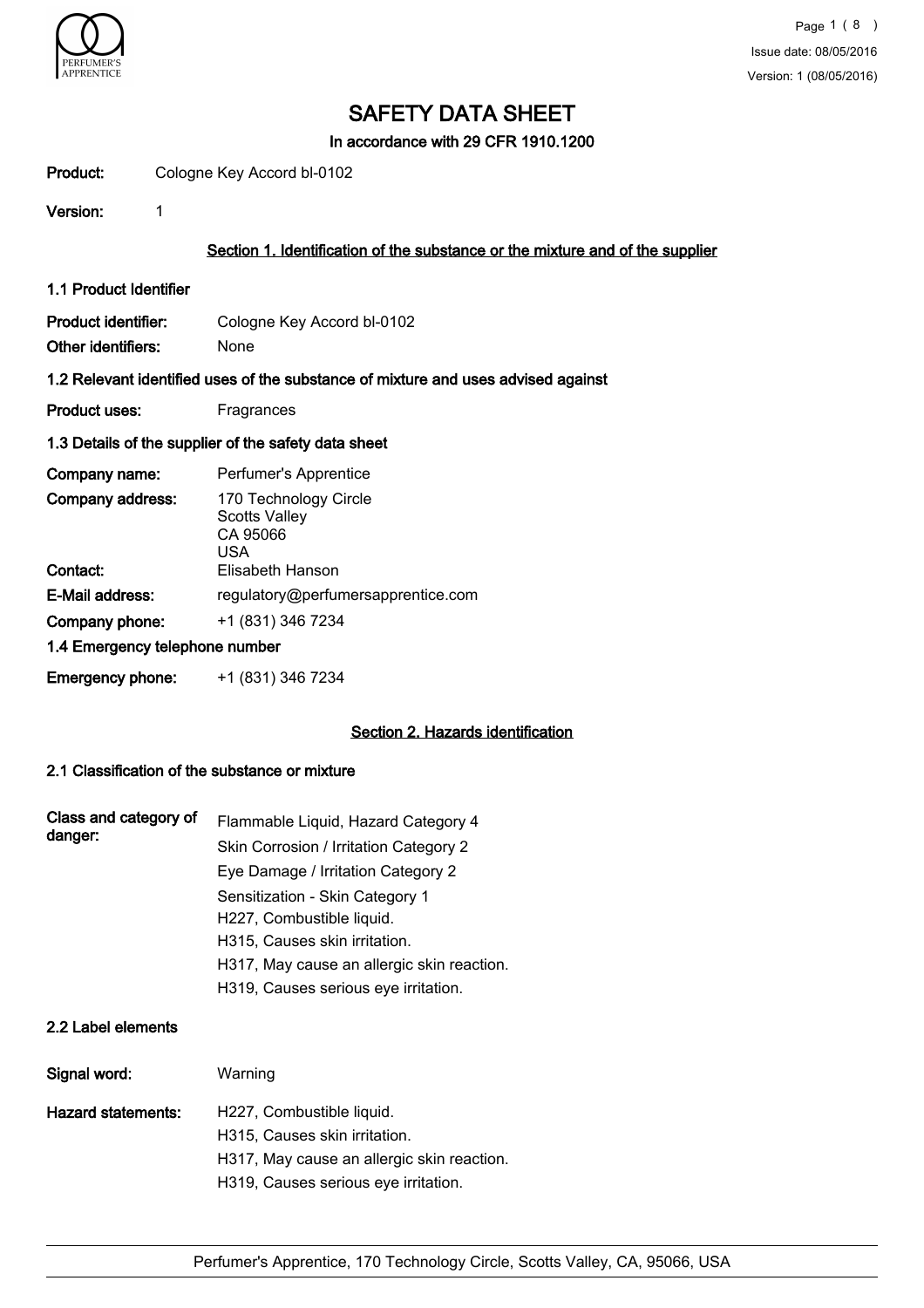

In accordance with 29 CFR 1910.1200

Product: Cologne Key Accord bl-0102

Version: 1

**Precautionary** statements: P210, Keep away from heat, sparks, open flames and hot surfaces. - No smoking. P261, Avoid breathing vapour or dust. P264, Wash hands and other contacted skin thoroughly after handling. P272, Contaminated work clothing should not be allowed out of the workplace. P280, Wear protective gloves/eye protection/face protection. P302/352, IF ON SKIN: Wash with plenty of soap and water. P305/351/338, IF IN EYES: Rinse cautiously with water for several minutes. Remove contact lenses, if present and easy to do. Continue rinsing. P333/313, If skin irritation or rash occurs: Get medical advice/attention. P337/313, If eye irritation persists: Get medical advice/attention. P362, Take off contaminated clothing and wash before reuse. P370/378, In case of fire: Use carbon dioxide, dry chemical, foam for extinction. P403/235, Store in a well-ventilated place. Keep cool. P501, Dispose of contents/container to approved disposal site, in accordance with local regulations. Pictograms: Other hazards: None 3.2 Mixtures Section 3. Composition / information on ingredients

Contains: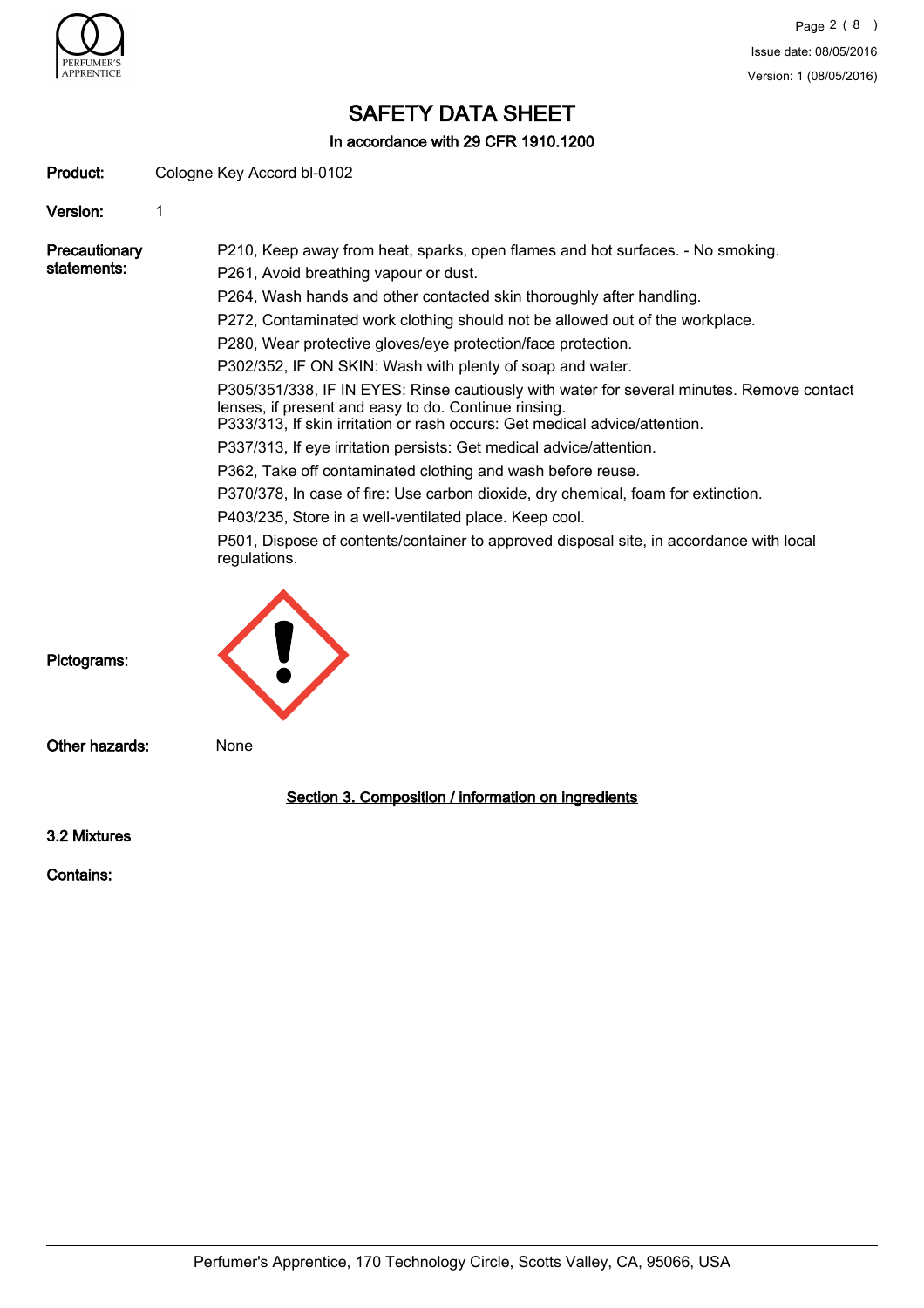

In accordance with 29 CFR 1910.1200

Product: Cologne Key Accord bl-0102

#### Version: 1

| Name                                         | CAS        | EC.       | %           | <b>GHS Classification</b>                      |
|----------------------------------------------|------------|-----------|-------------|------------------------------------------------|
| Dihydromyrcenol                              | 18479-58-8 | 242-362-4 | 20-<50%     | FL 4-SCI 2-EDI 2A;H227-H315-H319               |
| Linalyl acetate                              | 115-95-7   | 204-116-4 | $20 - 50%$  | FL 4-SCI 2-EDI 2A;H227-H315-H319               |
| Geranyl acetate                              | 105-87-3   | 203-341-5 | 10-<20%     | SCI 2-SS 1B:H315-H317                          |
| alpha-Cyclohexylidene<br>benzeneacetonitrile | 10461-98-0 | 423-740-1 | $5 - 10%$   | ATO 4:H302                                     |
| Linalool                                     | 78-70-6    | 201-134-4 | $1 - 5%$    | FL 4-SCI 2-EDI 2A;H227-H315-H319               |
| omega-Pentadecalactone                       | 106-02-5   | 203-354-6 | 1-<5%       | SS 1B;H317                                     |
| Geraniol                                     | 106-24-1   | 203-377-1 | $0.1 - 1\%$ | SCI 2-EDI 1-SS 1; H315-H317-H318               |
| Myrcene                                      | 123-35-3   | 204-622-5 | $0.1 - 1\%$ | FL 3-SCI 2-EDI 2A-AH 1:H226-H304-<br>H315-H319 |
| beta-Pinene                                  | 127-91-3   | 204-872-5 | < 0.1%      | FL 3-SCI 2-SS 1B-AH 1;H226-H304-<br>H315-H317  |
| I-Limonene                                   | 5989-54-8  | 227-815-6 | < 0.1%      | FL 3-SCI 2-SS 1B-AH 1;H226-H304-<br>H315-H317  |
| Terpinolene                                  | 586-62-9   | 209-578-0 | < 0.1%      | FL 4-SS 1B-AH 1:H227-H304-H317                 |
| alpha-Pinene                                 | 80-56-8    | 201-291-9 | < 0.1%      | FL 3-SCI 2-SS 1B-AH 1;H226-H304-<br>H315-H317  |

The exact percentage concentrations of components are being withheld as a trade secret.

#### Substances with Community workplace exposure limits, not listed above:

Not Applicable

#### Section 4. First-aid measures

#### 4.1 Description of first aid measures

IF ON SKIN: Wash with plenty of soap and water.

IF IN EYES: Rinse cautiously with water for several minutes. Remove contact lenses, if present and easy to do. Continue rinsing.

#### 4.2 Most important symptoms and effects, both acute and delayed

Causes skin irritation. May cause an allergic skin reaction.

Causes serious eye irritation.

#### 4.3 Indication of any immediate medical attention and special treatment needed

None expected, see Section 4.1 for further information.

# SECTION 5: Firefighting measures

## 5.1 Extinguishing media

Suitable media: Carbon dioxide, Dry chemical, Foam.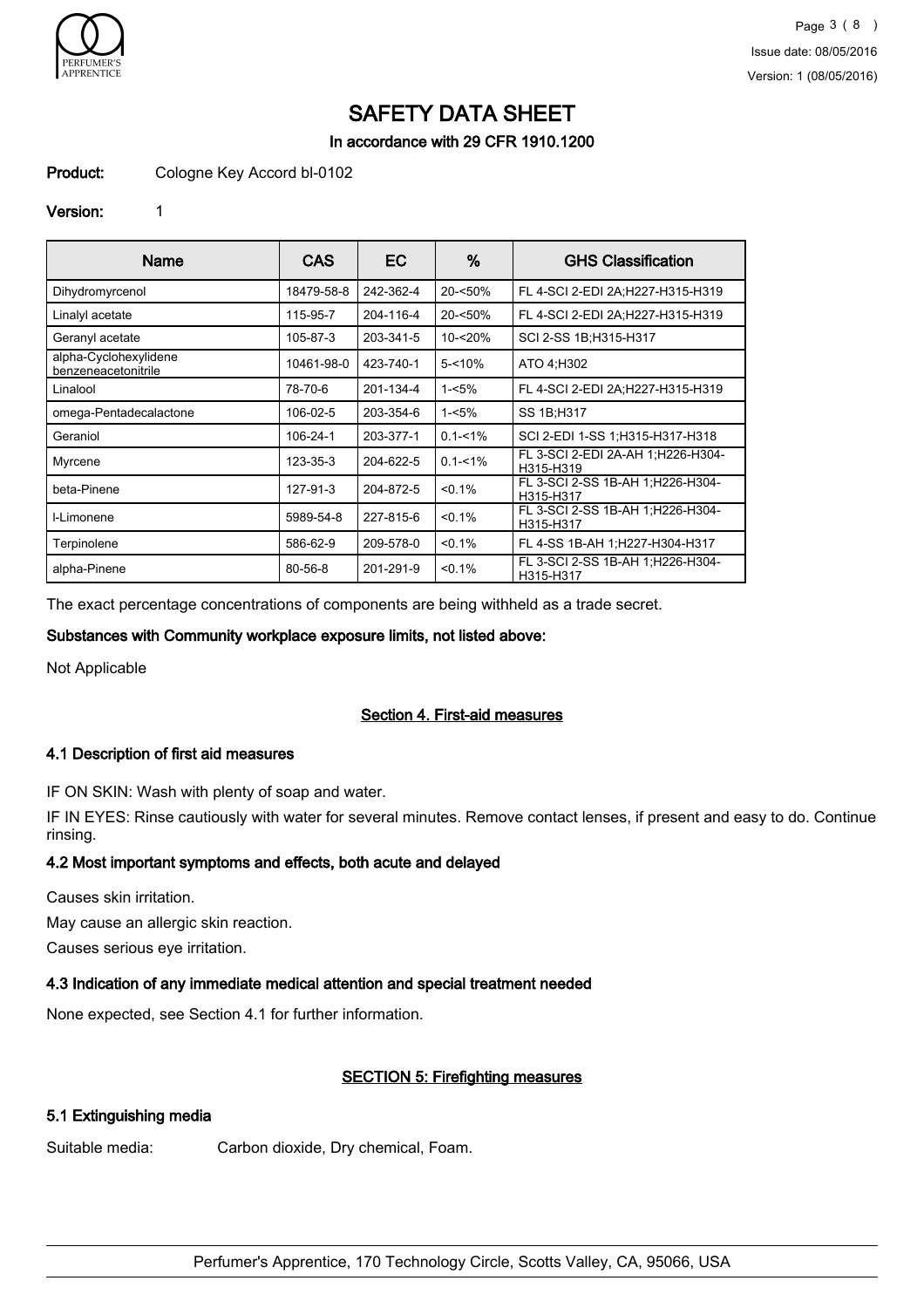

#### In accordance with 29 CFR 1910.1200

Product: Cologne Key Accord bl-0102

Version: 1

#### 5.2 Special hazards arising from the substance or mixture

In case of fire, may be liberated: Carbon monoxide, Unidentified organic compounds.

#### 5.3 Advice for fire fighters:

In case of insufficient ventilation, wear suitable respiratory equipment.

#### Section 6. Accidental release measures

#### 6.1 Personal precautions, protective equipment and emergency procedures:

Avoid inhalation. Avoid contact with skin and eyes. See protective measures under Section 7 and 8.

#### 6.2 Environmental precautions:

Keep away from drains, surface and ground water, and soil.

#### 6.3 Methods and material for containment and cleaning up:

Remove ignition sources. Provide adequate ventilation. Avoid excessive inhalation of vapours. Contain spillage immediately by use of sand or inert powder. Dispose of according to local regulations.

# 6.4 Reference to other sections:

Also refer to sections 8 and 13.

#### Section 7. Handling and storage

#### 7.1 Precautions for safe handling:

Keep away from heat, sparks, open flames and hot surfaces. - No smoking. Use personal protective equipment as required. Use in accordance with good manufacturing and industrial hygiene practices. Use in areas with adequate ventilation Do not eat, drink or smoke when using this product.

#### 7.2 Conditions for safe storage, including any incompatibilities:

Store in a well-ventilated place. Keep container tightly closed. Keep cool. Ground/bond container and receiving equipment. Use explosion-proof electrical, ventilating and lighting equipment. Use only non-sparking tools. Take precautionary measures against static discharge.

#### 7.3 Specific end use(s):

Fragrances: Use in accordance with good manufacturing and industrial hygiene practices.

#### Section 8. Exposure controls/personal protection

#### 8.1 Control parameters

Workplace exposure limits: Not Applicable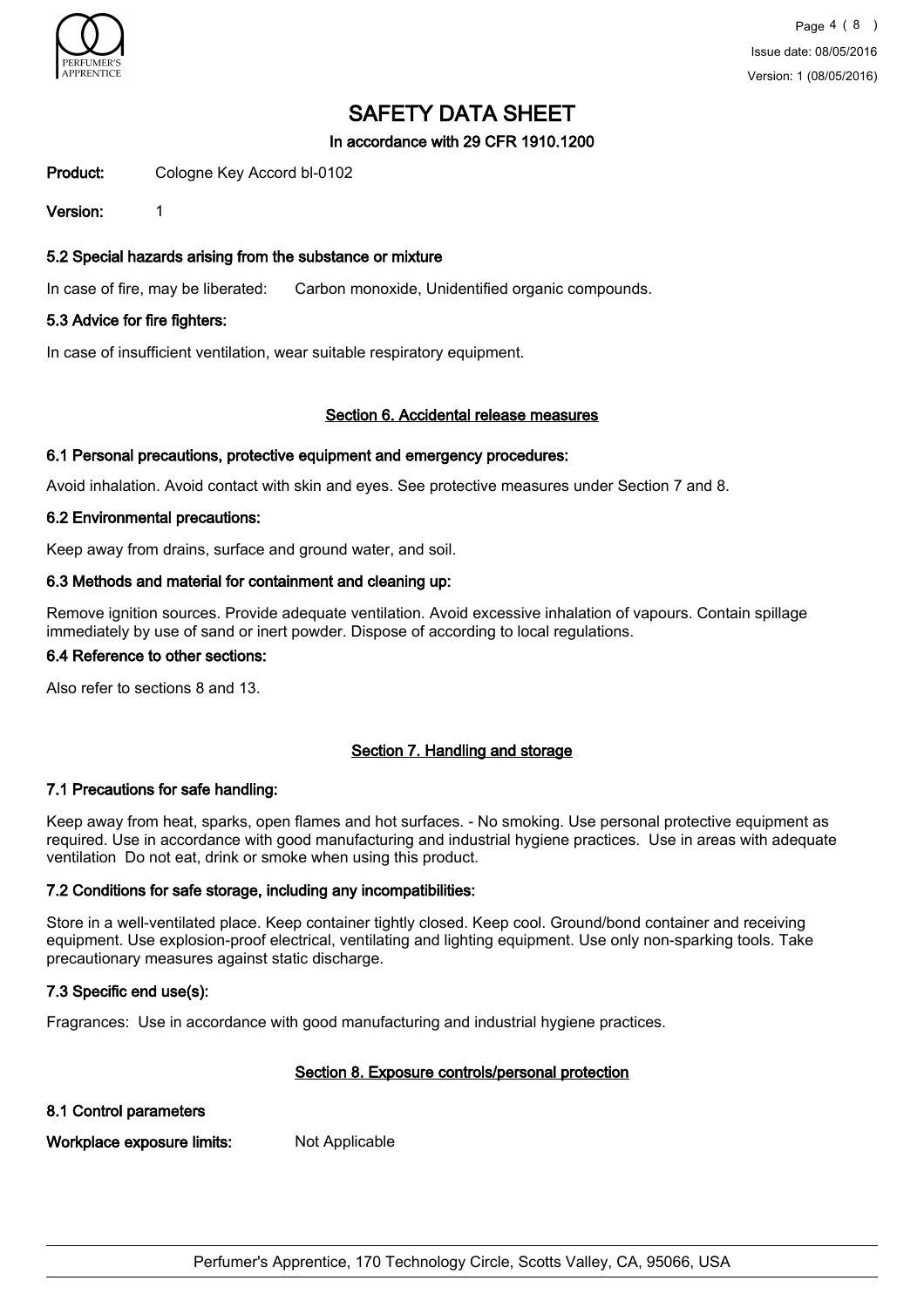

In accordance with 29 CFR 1910.1200

Product: Cologne Key Accord bl-0102

Version: 1

8.2 Exposure Controls

#### Eye / Skin Protection

Wear protective gloves/eye protection/face protection

#### Respiratory Protection

Under normal conditions of use and where adequate ventilation is available to prevent build up of excessive vapour, this material should not require special engineering controls. However, in conditions of high or prolonged use, or high temperature or other conditions which increase exposure, the following engineering controls can be used to minimise exposure to personnel: a) Increase ventilation of the area with local exhaust ventilation. b) Personnel can use an approved, appropriately fitted respirator with organic vapour cartridge or canisters and particulate filters. c) Use closed systems for transferring and processing this material.

Also refer to Sections 2 and 7.

#### Section 9. Physical and chemical properties

#### 9.1 Information on basic physical and chemical properties

| Appearance:                    | Not determined |
|--------------------------------|----------------|
| Odour:                         | Not determined |
| pH:                            | Not determined |
| Initial boiling point / range: | Not determined |
| Flash point:                   | 85.5 °C        |
| Vapour pressure:               | Not determined |
| <b>Relative density:</b>       | Not determined |
| Solubility(ies):               | Not determined |
| 9.2 Other information:         | None available |

# Section 10. Stability and reactivity

#### 10.1 Reactivity:

Presents no significant reactivity hazard, by itself or in contact with water.

# 10.2 Chemical stability:

Good stability under normal storage conditions.

# 10.3 Possibility of hazardous reactions:

Not expected under normal conditions of use.

# 10.4 Conditions to avoid:

Avoid extreme heat.

# 10.5 Incompatible materials:

Avoid contact with strong acids, alkalis or oxidising agents.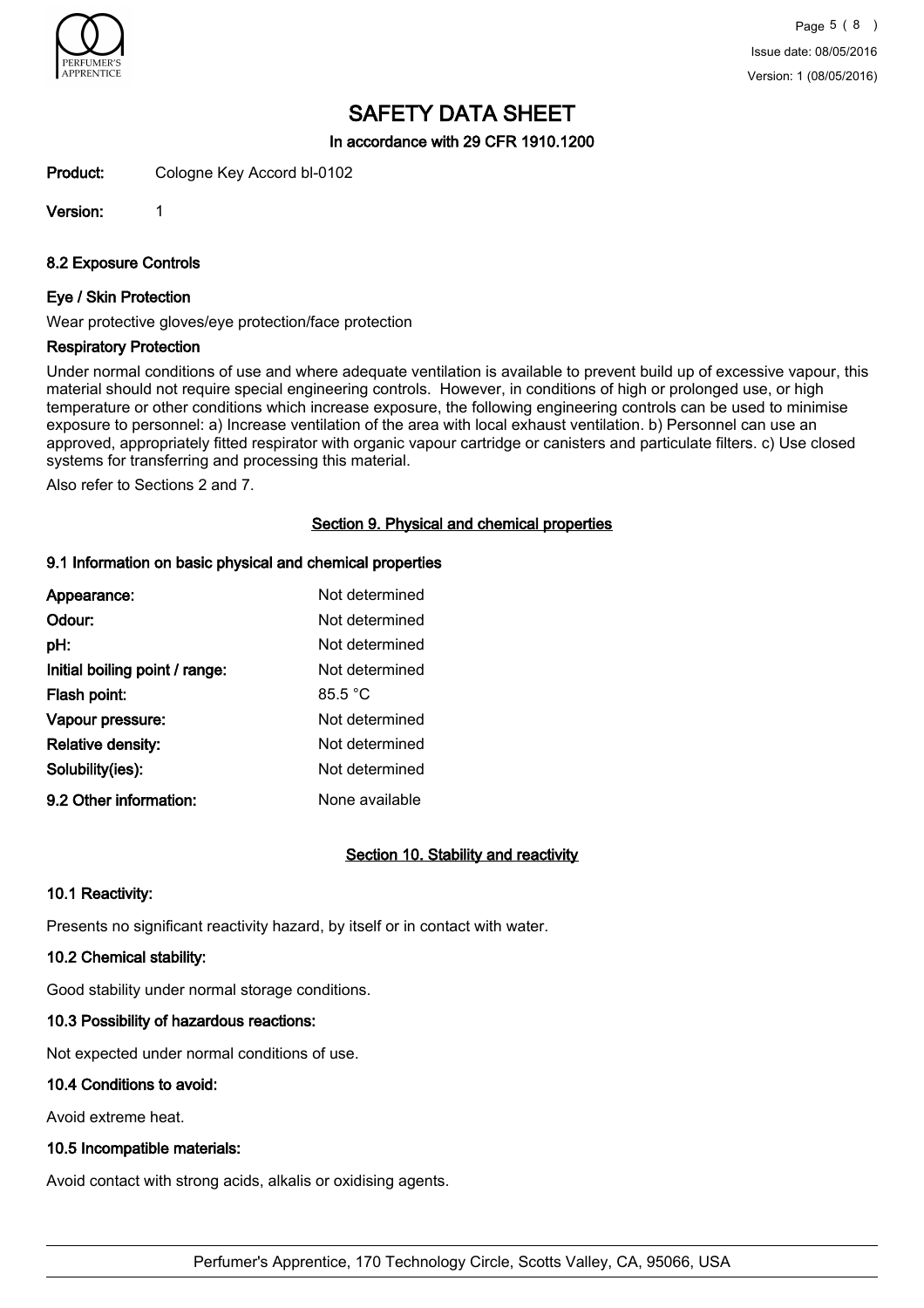

In accordance with 29 CFR 1910.1200

Product: Cologne Key Accord bl-0102

Version: 1

10.6 Hazardous decomposition products:

Not expected.

## Section 11. Toxicological information

#### 11.1 Information on toxicological effects

This mixture has not been tested as a whole for health effects. The health effects have been calculated using the methods outlined in 29 CFR 1910.1200.

Causes skin irritation.

May cause an allergic skin reaction.

Causes serious eye irritation.

| Assumed Toxicity Value (LD50 or ATE) for Acute Oral Toxicity:       | >5000          |
|---------------------------------------------------------------------|----------------|
| Assumed Toxicity Value (LD50 or ATE) for Acute Dermal Toxicity:     | Not Applicable |
| Assumed Toxicity Value (LC50 or ATE) for Acute Inhalation Toxicity: | Not Available  |
| <b>Inhalation Route:</b>                                            | Not Available  |

#### Information about hazardous ingredients in the mixture

| Ingredient                                   | CAS        | EC        | LD50/ATE Oral | LD50/ATE<br>Dermal | LC50/ATE<br>Inhalation | <b>LC50 Route</b> |
|----------------------------------------------|------------|-----------|---------------|--------------------|------------------------|-------------------|
| alpha-Cyclohexylidene<br>benzeneacetonitrile | 10461-98-0 | 423-740-1 | 619           | Not available      | Not available          | Not available     |

Refer to Sections 2 and 3 for additional information.

# Section 12. Ecological information

#### 12.1 Toxicity:

Harmful to aquatic life with long lasting effects.

- 12.2 Persistence and degradability: Not available
- 12.3 Bioaccumulative potential: Not available
- 12.4 Mobility in soil: Not available

# 12.5 Results of PBT and vPvB assessment:

This substance does not meet the PBT/vPvB criteria of REACH, annex XIII.

12.6 Other adverse effects: Not available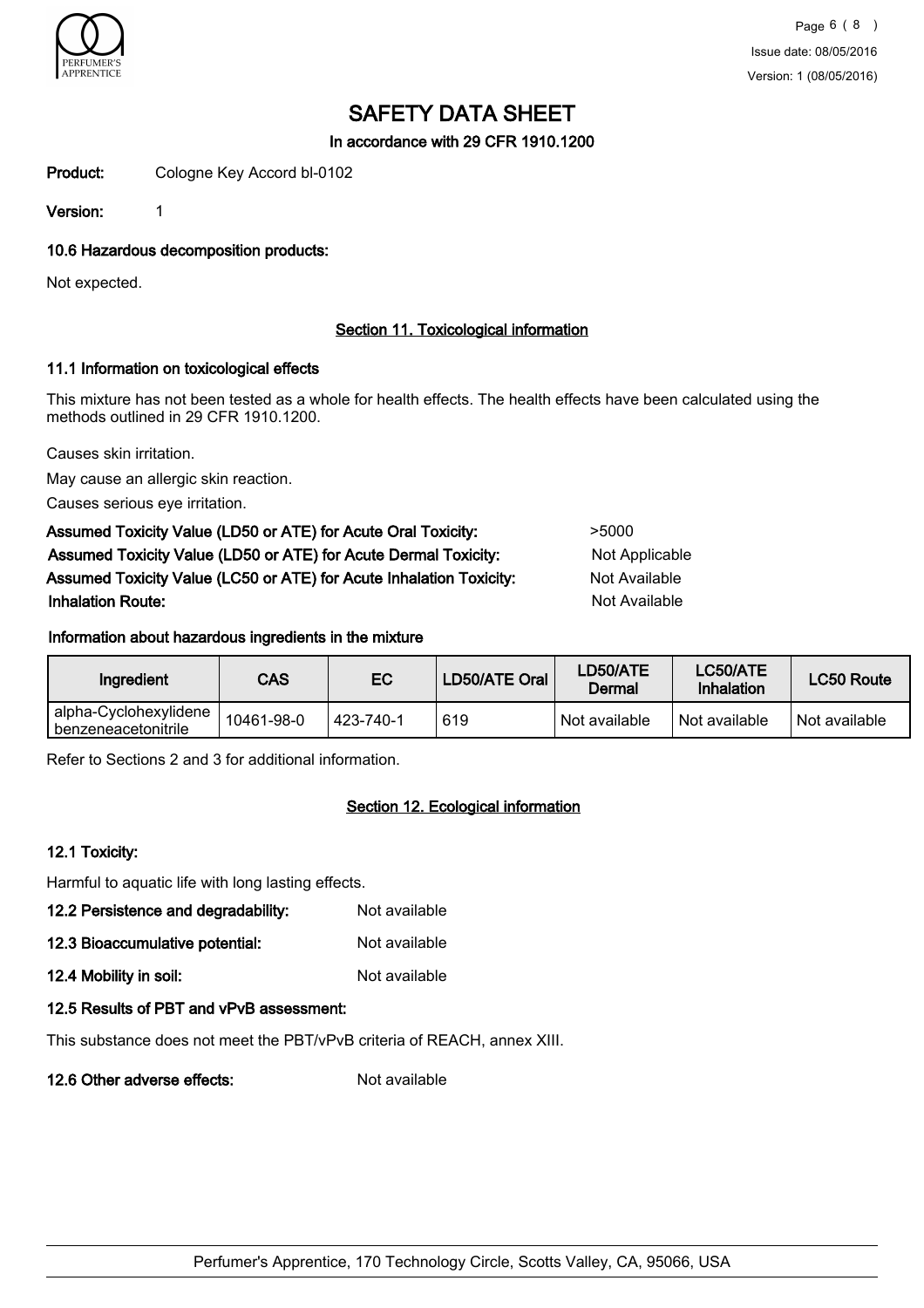

In accordance with 29 CFR 1910.1200

Product: Cologne Key Accord bl-0102

Version: 1

## Section 13. Disposal considerations

#### 13.1 Waste treatment methods:

Dispose of in accordance with local regulations. Avoid disposing into drainage systems and into the environment. Empty containers should be taken to an approved waste handling site for recycling or disposal.

## Section 14. Transport information

| 14.1 UN number:                                                               | Not classified                              |
|-------------------------------------------------------------------------------|---------------------------------------------|
| 14.2 UN Proper Shipping Name:                                                 | Not classified                              |
| 14.3 Transport hazard class(es):                                              | Not classified                              |
| Sub Risk:                                                                     | Not classified                              |
| 14.4. Packing Group:                                                          | Not classified                              |
| 14.5 Environmental hazards:                                                   | Not environmentally hazardous for transport |
| 14.6 Special precautions for user:                                            | None additional                             |
| 14.7 Transport in bulk according to Annex II of MARPOL73/78 and the IBC Code: |                                             |
|                                                                               |                                             |

Not classified

#### Section 15. Regulatory information

Section 16. Other information

#### 15.1 Safety, health and environmental regulations/legislation specific for the substance or mixture

None additional

### 15.2 Chemical Safety Assessment

A Chemical Safety Assessment has not been carried out for this product.

| Concentration % Limits:         | SCI 2=14.10% EDI 2=16.51% SS 1=8.03% |
|---------------------------------|--------------------------------------|
| <b>Total Fractional Values:</b> | SCI 2=7.09 EDI 2=6.06 SS 1=12.46     |
| Key to revisions:               |                                      |

Not applicable

# Key to abbreviations:

| <b>Abbreviation</b> | Meaning                             |
|---------------------|-------------------------------------|
| AH <sub>1</sub>     | <b>Aspiration Hazard Category 1</b> |
| ATO 4               | Acute Toxicity - Oral Category 4    |
| EDI <sub>1</sub>    | Eye Damage / Irritation Category 1  |
| EDI 2A              | Eye Damage / Irritation Category 2A |
| FL <sub>3</sub>     | Flammable Liquid, Hazard Category 3 |
| FL <sub>4</sub>     | Flammable Liquid, Hazard Category 4 |
| H <sub>226</sub>    | Flammable liquid and vapour.        |